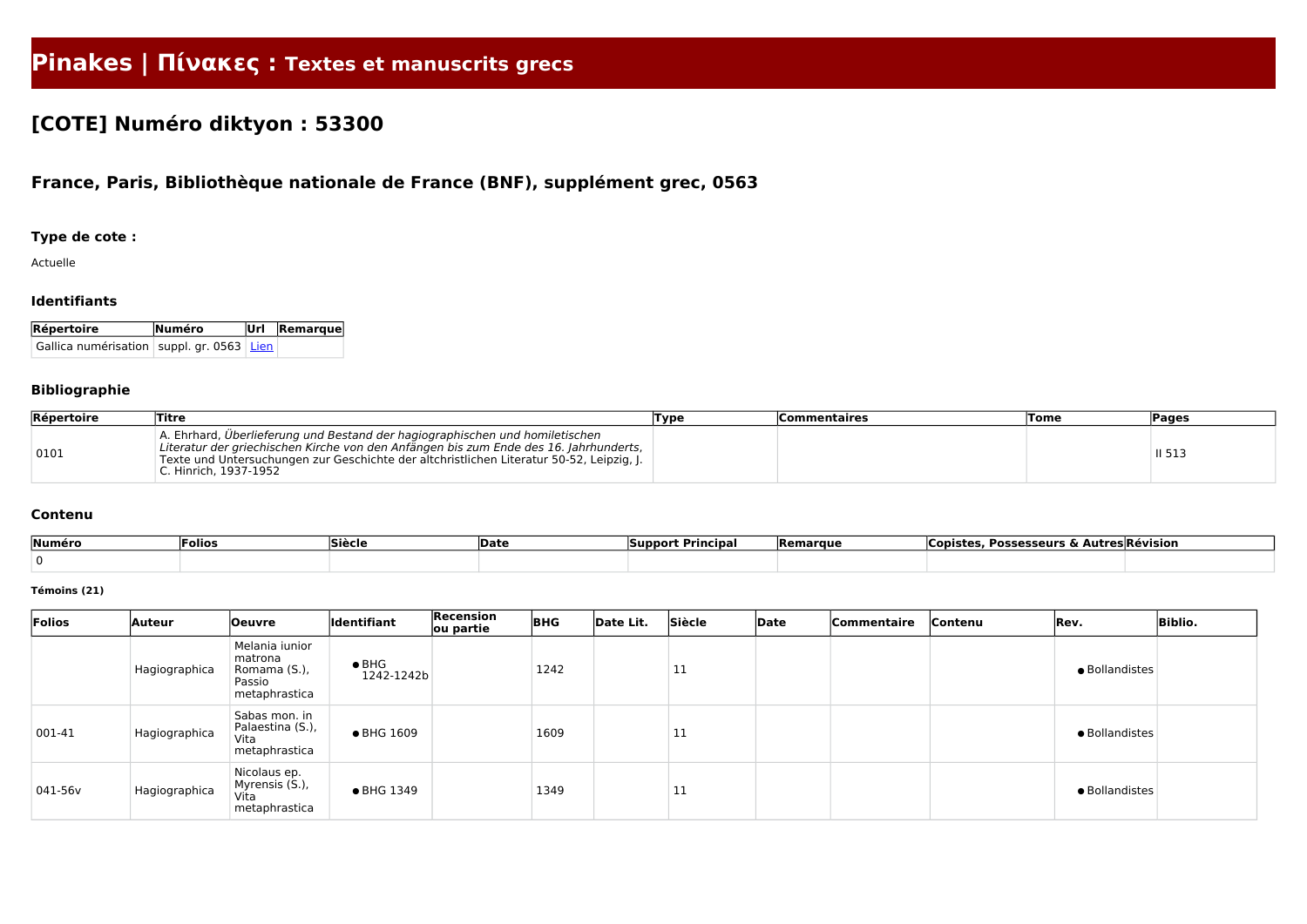| Folios    | Auteur        | <b>Oeuvre</b>                                                                                                         | Identifiant                 | Recension<br>ou partie | <b>BHG</b> | Date Lit. | Siècle | Date | Commentaire | Contenu | Rev.           | <b>Biblio.</b> |
|-----------|---------------|-----------------------------------------------------------------------------------------------------------------------|-----------------------------|------------------------|------------|-----------|--------|------|-------------|---------|----------------|----------------|
| 056v-64   | Hagiographica | Ambrosius ep.<br>Mediolanensis<br>(S.), Vita<br>metaphrastica                                                         | ● BHG 0069                  |                        | 0069       |           | 11     |      |             |         | · Bollandistes |                |
| 064-68    | Hagiographica | Patapius<br>anachoreta CP.<br>(S.), Vita<br>metaphrastica                                                             | • BHG 1424                  |                        | 1424       |           | 11     |      |             |         | · Bollandistes |                |
| 068-86v   | Hagiographica | Menas,<br>Hermogenes et<br>Eugraphus mm.<br>Alexandriae<br>(SS.), Passio<br>metaphrastica                             | • BHG 1271                  |                        | 1271       |           | 11     |      |             |         | · Bollandistes |                |
| 086v-112v | Hagiographica | Daniel stylita in<br>Anaplo (S.), Vita<br>metaphrastica                                                               | $\bullet$ BHG<br>0490-490b  |                        | 0490       |           | 11     |      |             |         | · Bollandistes |                |
| 112v-131v | Hagiographica | Spyridon ep.<br>Trimithuntis in<br>Cypro (S.),<br>Passio<br>metaphrastica                                             | • BHG 1648                  |                        | 1648       |           | 11     |      |             |         | · Bollandistes |                |
| 131v-147  | Hagiographica | Eustratius,<br>Auxentius et<br>soc. mm. in<br>Armenia (SS.),<br>Passio (a<br>Metaphrasta in<br>menologium<br>inserta) | ● BHG 0646                  |                        | 0646       |           | 11     |      |             |         | · Bollandistes |                |
| 148-167   | Hagiographica | Thyrsus,<br>Leucius et<br>Callinicus mm.<br>Nicomediae<br>(SS.), Passio<br>metaphrastica                              | $\bullet$ BHG<br>1845-1846  |                        | 1845-1846  |           | 11     |      |             |         | · Bollandistes |                |
| 167-173   | Hagiographica | Eleutherius (ep.<br>Illyrici) m. (cum<br>Anthia matre)<br>Romae (SS.),<br>Laudatio                                    | $\bullet$ BHG<br>0571-0571b |                        | 0571       |           | 11     |      |             |         | · Bollandistes |                |
| 173v-185v | Hagiographica | Daniel propheta<br>et pueri tres<br>$(S\dot{S}.),$<br>Commentarius<br>metaphrasticus                                  | ● BHG 0485                  |                        | 0485       |           | 11     |      |             |         | · Bollandistes |                |
| 185v-191v | Hagiographica | Bonifatius m.<br>Tarsi (S.),<br>Passio<br>metaphrastica                                                               | $\bullet$ BHG<br>0281-0282  |                        | 0281-0282  |           | 11     |      |             |         | · Bollandistes |                |
| 192-201v  | Hagiographica | Sebastianus et<br>soc. mm.<br>Romae (SS.),<br>Passio<br>decurtata                                                     | • BHG 1620                  |                        | 1620       |           | 11     |      |             |         | · Bollandistes |                |